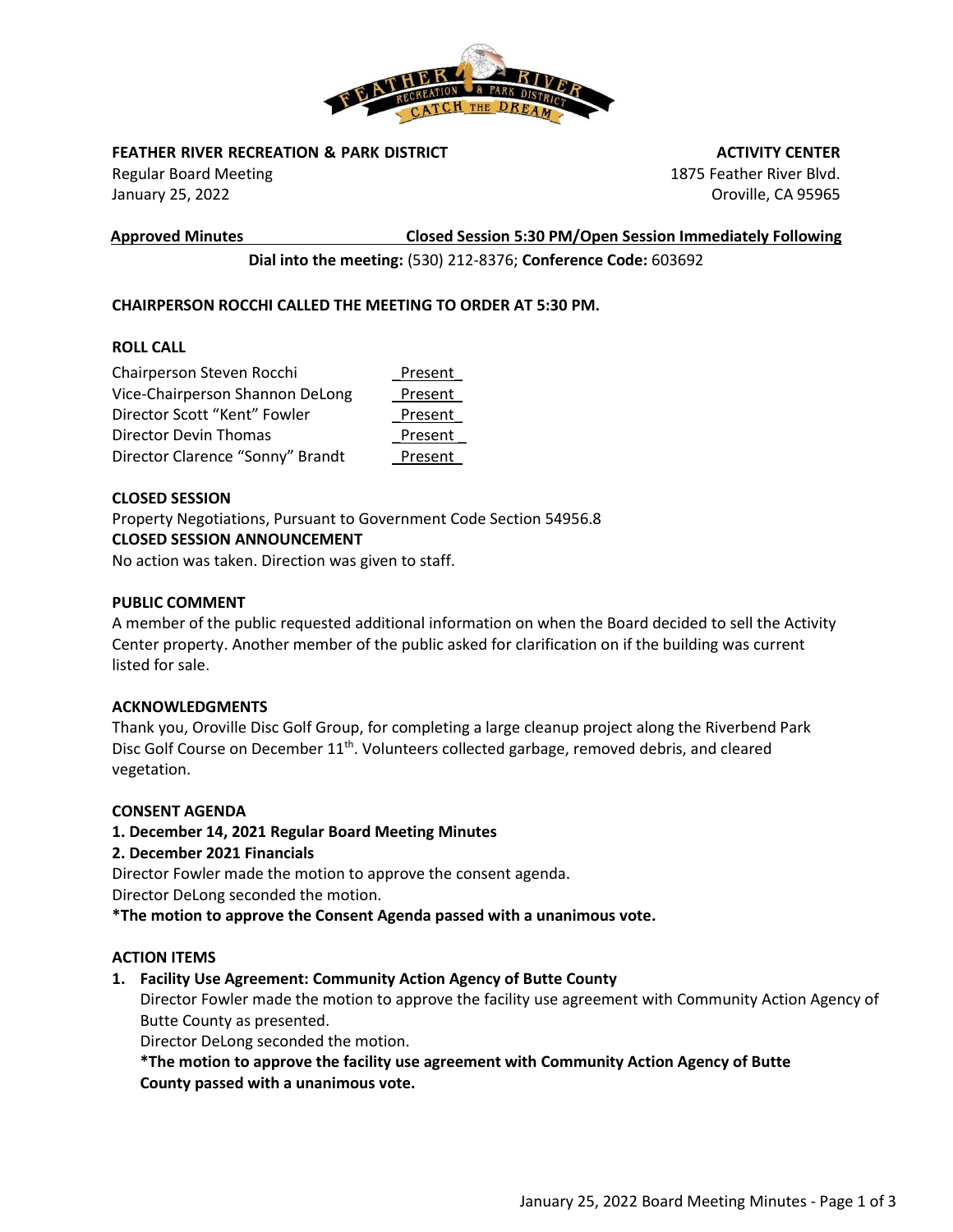**2. Resolution 1980-22: A Resolution of The Feather River Recreation and Park District Board of Directors Adopting an Amendment to Employee Handbook Section 7.1 Holidays to Include Juneteenth as a District Holiday** 

Director DeLong made the motion to adopt Resolution 1980-22. Director Fowler seconded the motion.

**\*The motion to adopt Resolution 1980-22 passed with a unanimous vote.**

### **3. Nelson Pool Change Order #4**

Director Brandt made the motion to approve Nelson Pool Change Order #4. Director Fowler seconded the motion. **\*The motion to approve Nelson Pool Change Order #4 passed with a unanimous vote.**

**4. RESOLUTION 1981-22: A Resolution of The Feather River Recreation and Park District Board of Directors Approving the Application for Land and Water Conservation Funds for Riverbend Park South Trail Project**

Director Fowler made the motion to adopt Resolution 1981-22. Director DeLong seconded the motion.

**\*The motion to adopt Resolution 1981-22 passed with a unanimous vote.**

**5. Job Description Revision: Marketing Specialist**

Director DeLong made the motion to approve revisions to the Marketing Specialist job description. Director Fowler seconded the motion.

**\*The motion to approve revisions to the Marketing Specialist job description passed with a unanimous vote.**

## **6. Nominate Chairperson and Vice-Chairperson for 2022**

Director Fowler nominated Director Rocchi as Chair and Director DeLong as Vice-Chair of the Board. Director Brandt seconded the nomination.

**\*The nomination of Director Rocchi as Chair and Director DeLong as Vice-Chair of the Board passed with a unanimous vote.**

## **NON-ACTION ITEMS**

**1. Audit Meeting Schedule** 

Approved Date: Thursday, February 10<sup>th</sup> at 5:30 PM

## **2. Notification of Change in Union Representation**

The current Union representative association for FRRPD maintenance staff is the Butte County Employees Association (BCEA). BCEA has notified staff that they will soon begin a dissolution process and have recommended alternative representation. Maintenance staff has decided to change their representation to the United Public Employees of California (UPEC). Attached is a letter of transfer signed by the required representative for each of the involved parties. UPEC has agreed that the existing Union MOU between FRRPD and maintenance staff will remain in place as is. The term of the MOU is through June 30, 2022. FRRPD staff will meet with union representatives this spring to confirm another two-year term and any potential changes. No action is required at this time from the FRRPD Board of Directors.

#### **3. 2022-2023 Budget Schedule**

**DIRECTOR & COMMITTEE REPORTS, MANAGER & STAFF REPORTS WERE REVIEWED.**